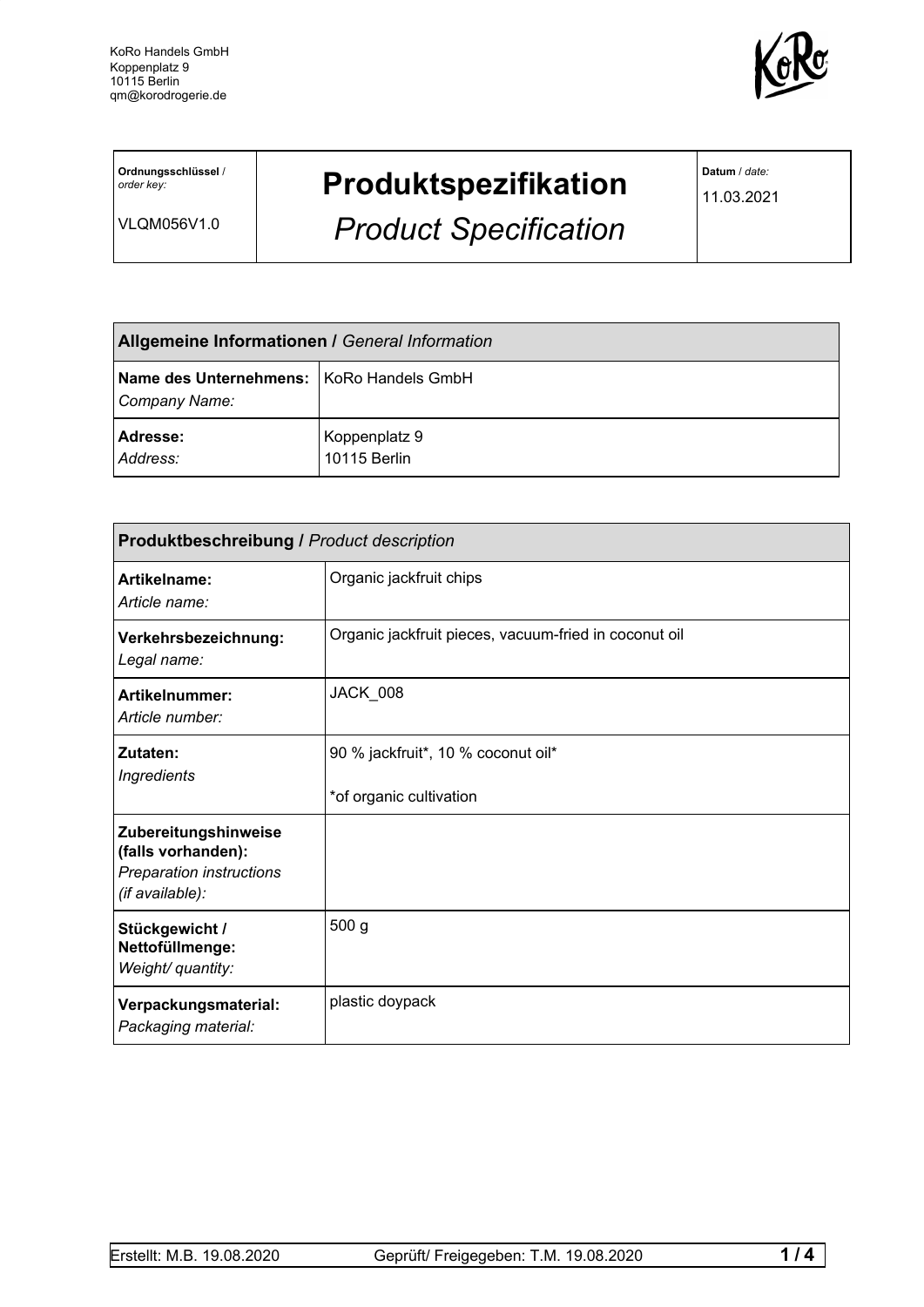

| <b>Produktbeschreibung / Product description</b>               |                                                                                                                                                                                                                                                                                                         |  |  |
|----------------------------------------------------------------|---------------------------------------------------------------------------------------------------------------------------------------------------------------------------------------------------------------------------------------------------------------------------------------------------------|--|--|
| <b>Besondere</b><br>Eigenschaften:<br>Special characteristics: | x bio /organic (Öko-Kontrollstelle / organic control body: DE-ÖKO-001)<br>$\Box$ fairtrade / fairtrade<br>x vegan / vegan<br>x vegetarisch / vegetarian<br>$\Box$ glutenfrei / glutenfree<br>x laktosefrei / lactose-free<br>$\Box$ koscher / kosher<br>$\Box$ halal / halal<br>$\Box$ andere / others: |  |  |

| Sensorische Beschreibung / Sensorical description |                                                 |  |
|---------------------------------------------------|-------------------------------------------------|--|
| Aussehen / Farbe:<br>Appearance / Colour:         | Crunchy chips, light yellow                     |  |
| Geschmack:<br>Flavour:                            | Jackfruit characteristic sweet, little bit sour |  |
| Geruch:<br>Odour:                                 | Jackfruit characteristic strong aroma           |  |
| Konsistenz:<br>Texture:                           | Crunchy                                         |  |

| Nährwertangaben pro 100 g / Nutritional information per 100 g  |            |           |  |
|----------------------------------------------------------------|------------|-----------|--|
| Energie: I Energy value:                                       | 1715 / 407 | kJ / kcal |  |
| Fett: / Fat:                                                   | 12         | g         |  |
| Davon gesättigte Fettsäuren: I of which saturated fatty acids: | 11         | g         |  |
| Kohlenhydrate: I Carbohydrates:                                | 70         | g         |  |
| Davon Zucker: I Of which sugar:                                | 65         | g         |  |
| Ballaststoffe: / Fibre:                                        | 4          | g         |  |
| Eiweiß: / Protein:                                             | 4,5        | g         |  |
| Salz: / Salt:                                                  | 0,1        | g         |  |
| sonstige Angaben: / other values:                              |            | % NRV*    |  |
|                                                                |            |           |  |

*\*Nutritional Reference Value according to regulation (EU) Nr. 1169/2011/*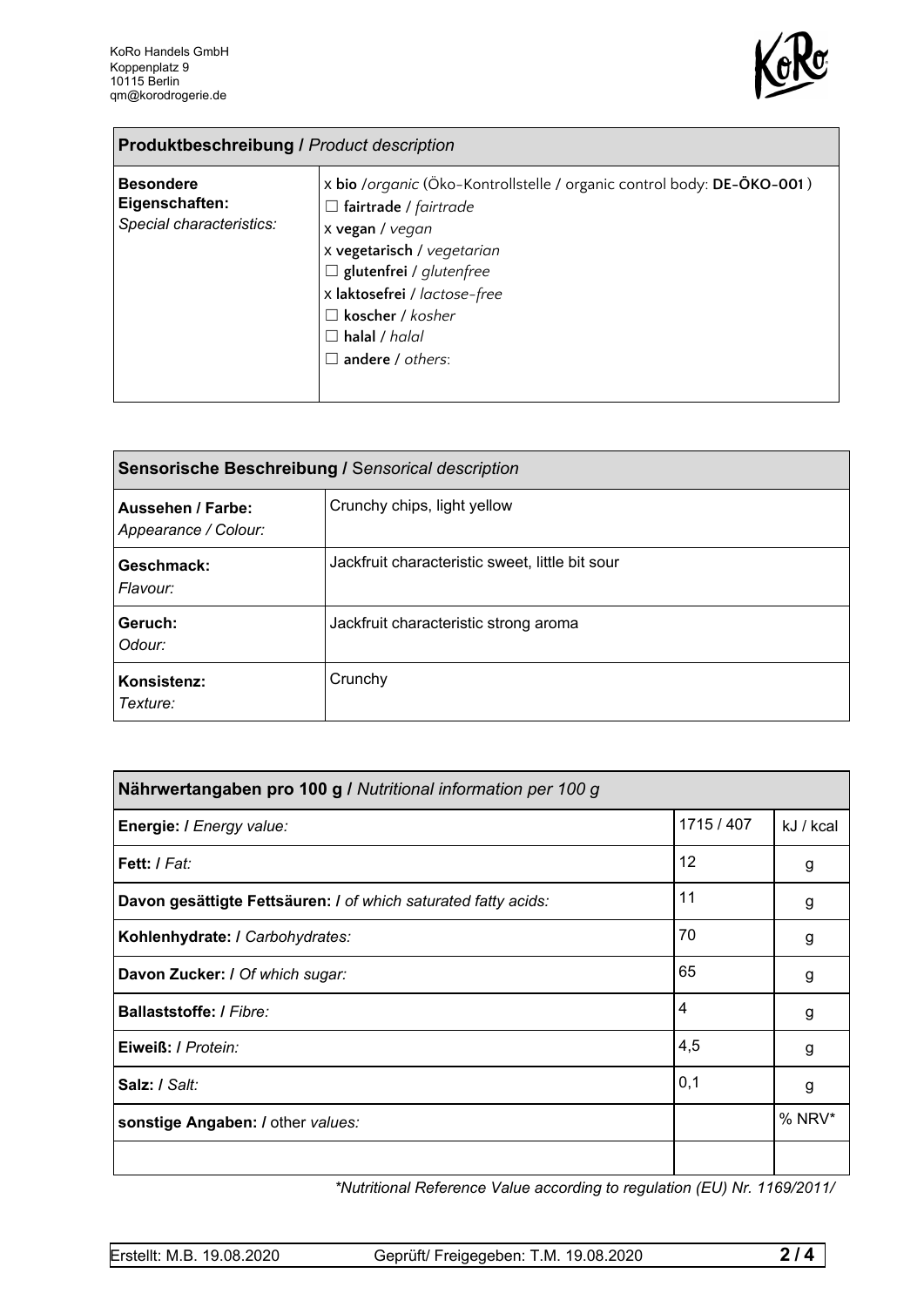

| Lagerung und Haltbarkeit / Storage and Shelf Life             |                                                      |  |
|---------------------------------------------------------------|------------------------------------------------------|--|
| Optimale<br>Lagerungsbedingungen:<br>Storage recommendations: | Store in a cool and dry place, protected from light. |  |
| Mindesthaltbarkeit:<br>Expected shelf life:                   | 12 months                                            |  |

## **Allergenkennzeichnung gemäß LMIV 1169 / 2011 /** *Allergen Declaration according to EU Regulation 1169 / 2011*

**Legende:** *Key*

*a.* **Allergen ist in der Rezeptur enthalten /** *Allergen contained in recipe*

- *b.* **Risiko der Kreuzkontamination ist möglich /** *Possible risk of cross contamination*
- **c. Allergen ist in der Rezeptur nicht enthalten /** *Allergen not contained in recipe*

|                                                     | a            | $\mathbf b$       | C       |
|-----------------------------------------------------|--------------|-------------------|---------|
| Glutenhaltiges Getreide / gluten-containing cereals | П            | X                 | П       |
| Krustentiere / Crustaceans:                         | $\mathsf{L}$ |                   | X       |
| Ei / Egg                                            |              |                   | X       |
| Fisch / Fish                                        |              |                   | X       |
| Soja / Soy                                          |              |                   | X       |
| Milch (Laktose) / Milk (lactose)                    | П            | $\vert \ \ \vert$ | X       |
| Erdnüsse / Peanuts                                  | П            | $\perp$           | X       |
| Andere Schalenfrüchte* I Other edible nuts*         | П            | X                 | $\perp$ |
| Sellerie / Celery                                   | $\mathsf{L}$ |                   | X       |
| Senf / Mustard                                      | П            | П                 | $\Box$  |
| Sesam / Sesame                                      |              | X                 | X       |
| Schwefeldioxid und Sulphite / Sulphur dioxide       | П            | $\vert \ \ \vert$ | X       |
| Lupinen / Lupin                                     | $\mathbf{I}$ |                   | X       |
| <b>Weichtiere / Molluscs</b>                        |              |                   | X       |

**\* Mandeln /** *Almonds***, Haselnüsse /** *Hazelnuts***, Walnüsse /** *Walnuts***, Cashewnüsse /** *Cashews***, Pecannüsse,** *Pecans,* **Paranüsse /** *Brazil nuts***, Pistazien /** *Pistachios***, Macadamianüsse /** *Macadamia nuts*